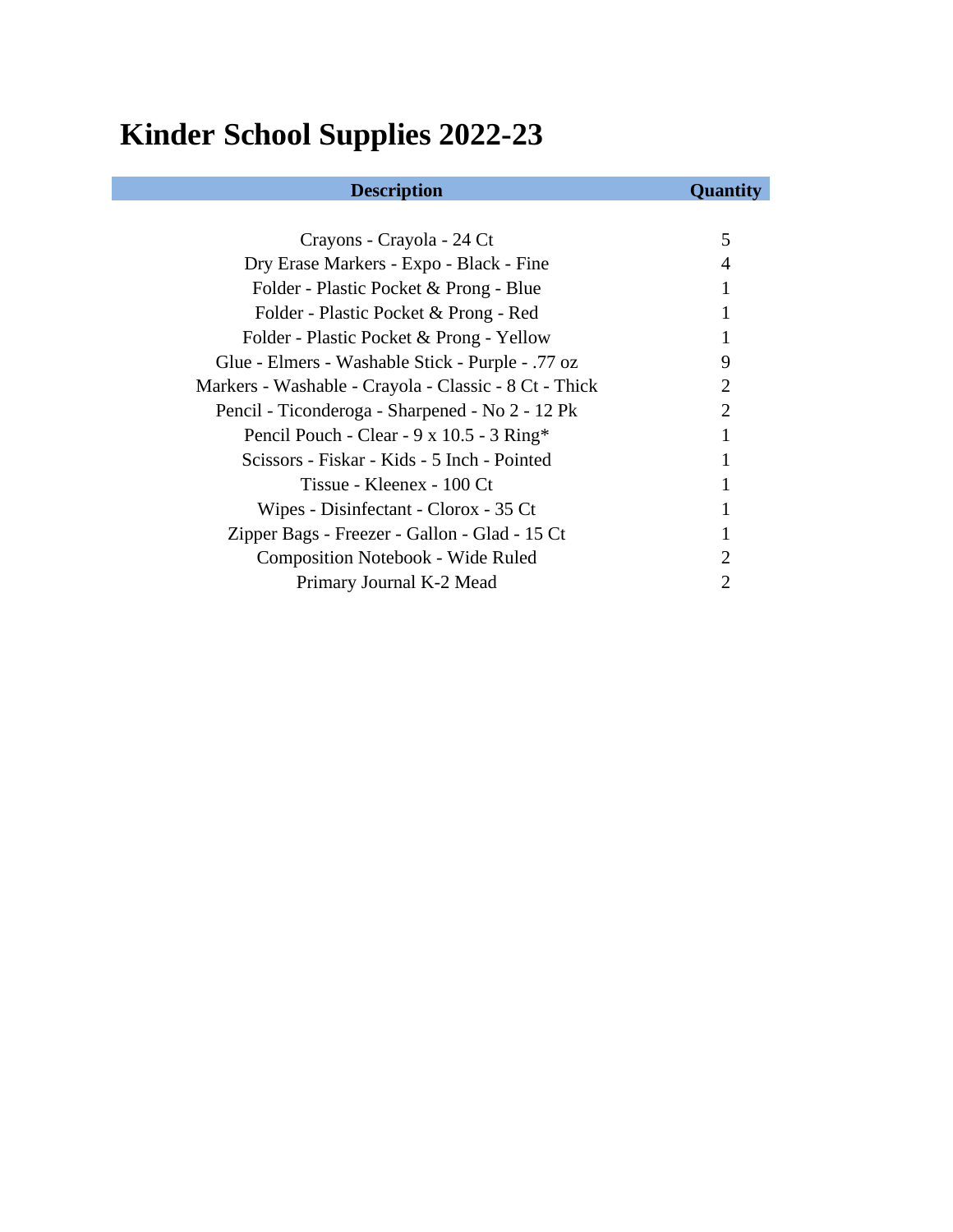### **First Grade School Supplies**

#### **Description Quantity** Binder - Durable - View - 1 Inch - White - Avery 1 Crayons - Crayola - 24 Ct 3 Dry Erase Markers - Expo - Black - Chisel 6 Eraser - Pink Pearl - Papermate - Large - 1 Pk 4 Folder - Plastic Pocket & Prong - Blue 1 Folder - Plastic Pocket & Prong - Green 1 Folder - Plastic Pocket & Prong - Orange 1 Folder - Plastic Pocket & Prong - Purple 1 Folder - Plastic Pocket & Prong - Red 1 Glue - Elmers - Washable Stick - Purple - .77 oz 6 Markers - Crayola - Classic - 8 Ct - Thick 1 Notebook - 1 Sub - Spiral - Wide - Green - 70 Ct - Mead 1 Notebook - 1 Sub - Spiral - Wide - Yellow - 70 Ct - Mead 1 Paper - Construction - 12x18 - Asst Colors - 50 Ct 2 Pencil - Ticonderoga - Sharpened - No 2 - 12 Pk 2 Pencil Pouch - Clear - 9 x 10.5 - 3 Ring 1 Scissors - Fiskar - Kids - 5 Inch - Pointed 1 Tissue - Kleenex - 144 Ct 1 Zipper Bags - Glad - Gallon - 20 Ct 1 Zipper Bags - Glad - Sandwich - 50 Ct 1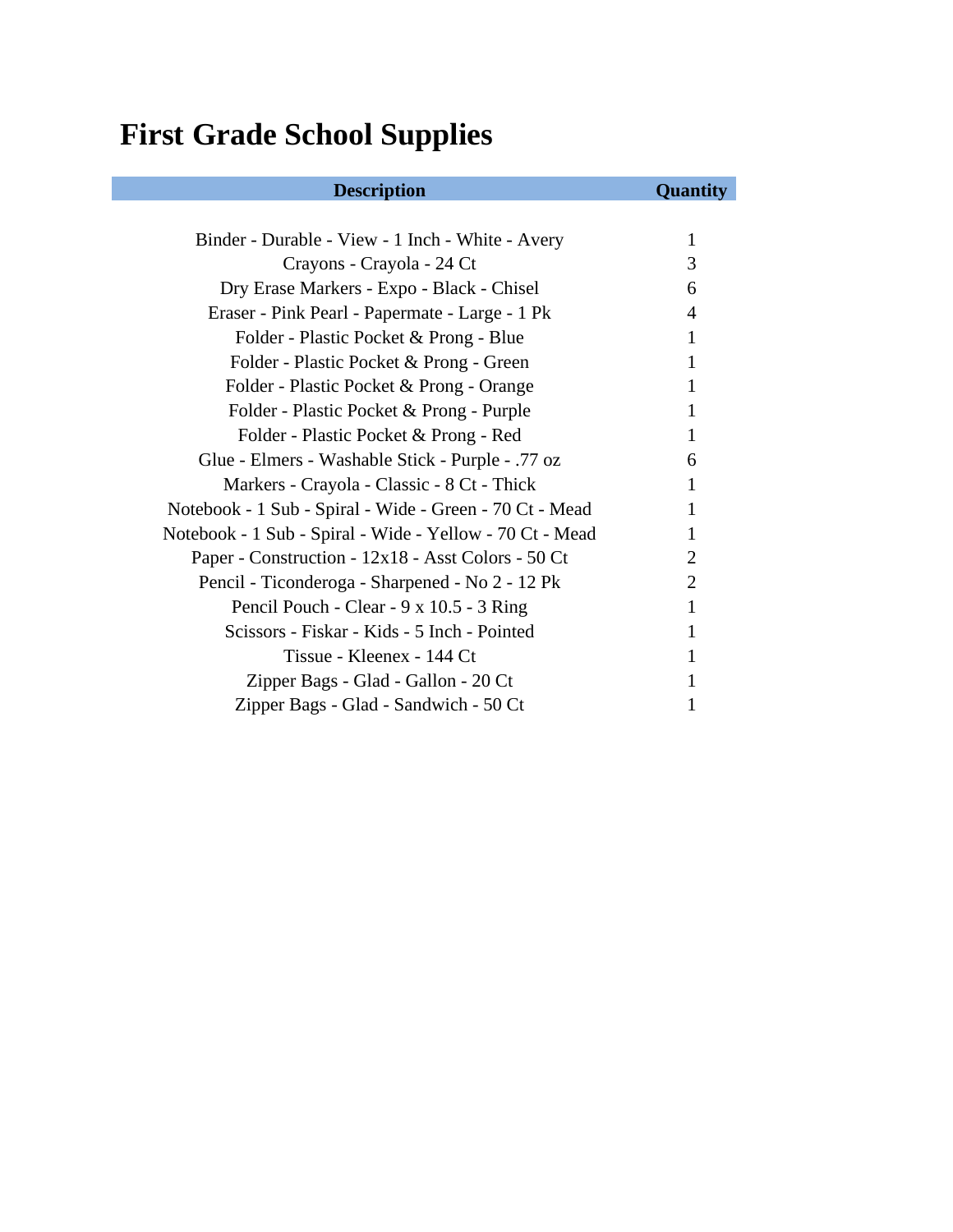# **Second Grade School Supplies**

| <b>Description</b>                                       | <b>Quantity</b> |
|----------------------------------------------------------|-----------------|
|                                                          |                 |
| Composition Book - Wide Ruled - Black - 100 Ct           | 1               |
| Crayons - Crayola - 24 Ct                                | $\overline{2}$  |
| Dry Erase Markers - Expo - Black - Fine                  | 12              |
| Eraser - Papermate - Pink Pearl - Large - 1 Pk           | 3               |
| Folder - Plastic & Pocket - Red                          | $\mathbf{1}$    |
| Folder - Plastic & Pocket & Prong - Blue                 | 1               |
| Folder - Plastic Pocket & Prong - Green                  | 1               |
| Folder - Plastic Pocket & Prong - Yellow                 | 1               |
| Glue - Elmers - Washable Stick - Purple - .77 oz         | 6               |
| Hand Sanitizer - Dispensing Pump - Purell - 8 oz         | 1               |
| Highlighter - Chisel - Yellow - 1 Pk - Avery             | 2               |
| Markers - Washable - Crayola - Classic - 8 Ct - Thin     | 1               |
| Notebook - 1 Sub - Spiral - Wide - Yellow - 70 Ct - Mead | 1               |
| Notebook - 3 Sub - Spiral - Wide - Blue - 120 Ct - Mead  | 1               |
| Notebook - 3 Sub - Spiral - Wide - Red - 120 Ct - Mead   | 1               |
| Pencil - Ticonderoga - Sharpened - No 2 - 12 Pk          | 2               |
| Pencil Pouch - Clear - 9 x 10.5 - 3 Ring                 | 1               |
| Scissors - Fiskar - Kids - 5 Inch - Pointed              | 1               |
| Sticky Notes - Post It - 3 x 3 - Plain - Yellow - 100 Pk | 2               |
| Tissue - Kleenex - 100 Ct                                | $\overline{2}$  |
| Zipper Bags - Glad - Gallon                              | 1               |
| Plastic folder with brads                                | 1               |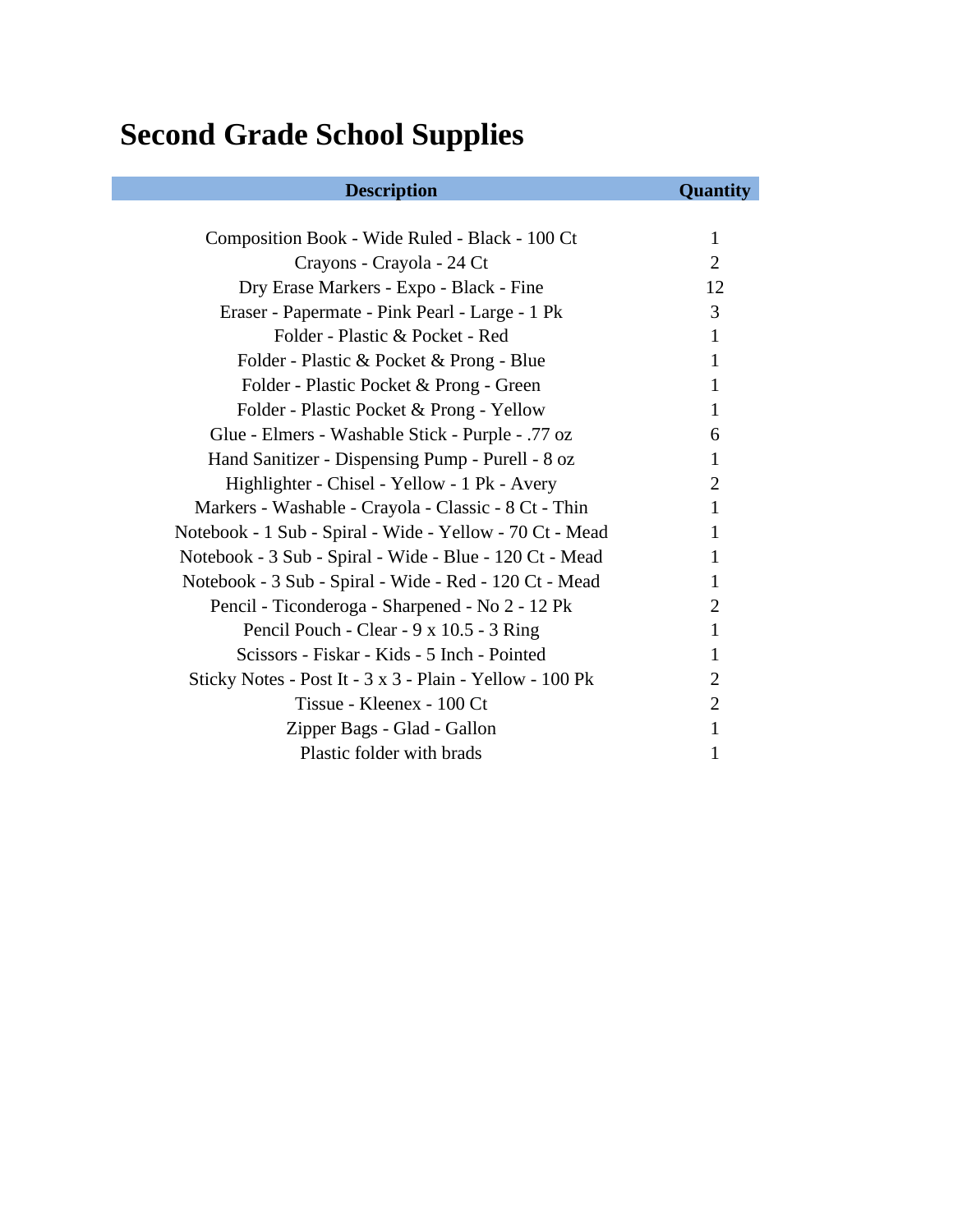# **Third Grade School Supplies**

| <b>Description</b>                                                       | Quantity                    |
|--------------------------------------------------------------------------|-----------------------------|
|                                                                          |                             |
| Binder - Hvy Duty - View - 1 In - White - One Touch EZD Ring -           |                             |
| Avery                                                                    | 1                           |
| Colored Pencils - Prang - 12 Ct                                          | 1                           |
| Crayons - Crayola - 24 Ct                                                | 1                           |
| Divider - 5 Tab - Plastic - 2 Pkt - Big Tab Insert - Multi Color - Avery | 1                           |
| Dry Erase Markers - Expo - Black - Chisel                                | 4                           |
| Earbuds - HamiltonBuhl - in line mic- white                              | 1                           |
| Eraser - Papermate - Pink Pearl - Large - 1 Pk                           | 1                           |
| Folder - Plastic Pocket & Prong - Green                                  | 2                           |
| Folder - Plastic Pocket & Prong - Red                                    | 1                           |
| Glue - Elmers - Washable Stick - Purple - .77 oz                         | 6                           |
| Highlighter - Yellow - Chisel - 1 Pk - Avery                             | 1                           |
| Markers - Crayola - Classic - 10 Ct - Thin                               |                             |
| Notebook - 1 Sub - Spiral - Wide - Asst - 70 Ct - Mead                   | 3                           |
| Notebook - 3 Sub - Spiral - Wide - Black - 120 Ct                        | 1                           |
| Notebook - 3 Sub - Spiral - Wide - Yellow - 120 Ct                       | 1                           |
| Pencil - Ticonderoga - Sharpened - No 2 - 12 Pk                          | $\mathcal{D}_{\mathcal{L}}$ |
| Scissors - Fiskar - 7 Inch - Pointed                                     | 1                           |
| Sticky Notes - Post It - 3 x 3 - Plain - Yellow - 4-50 Pk                | $\overline{2}$              |
| Tissue - Kleenex - 100 Ct                                                | 2                           |
|                                                                          |                             |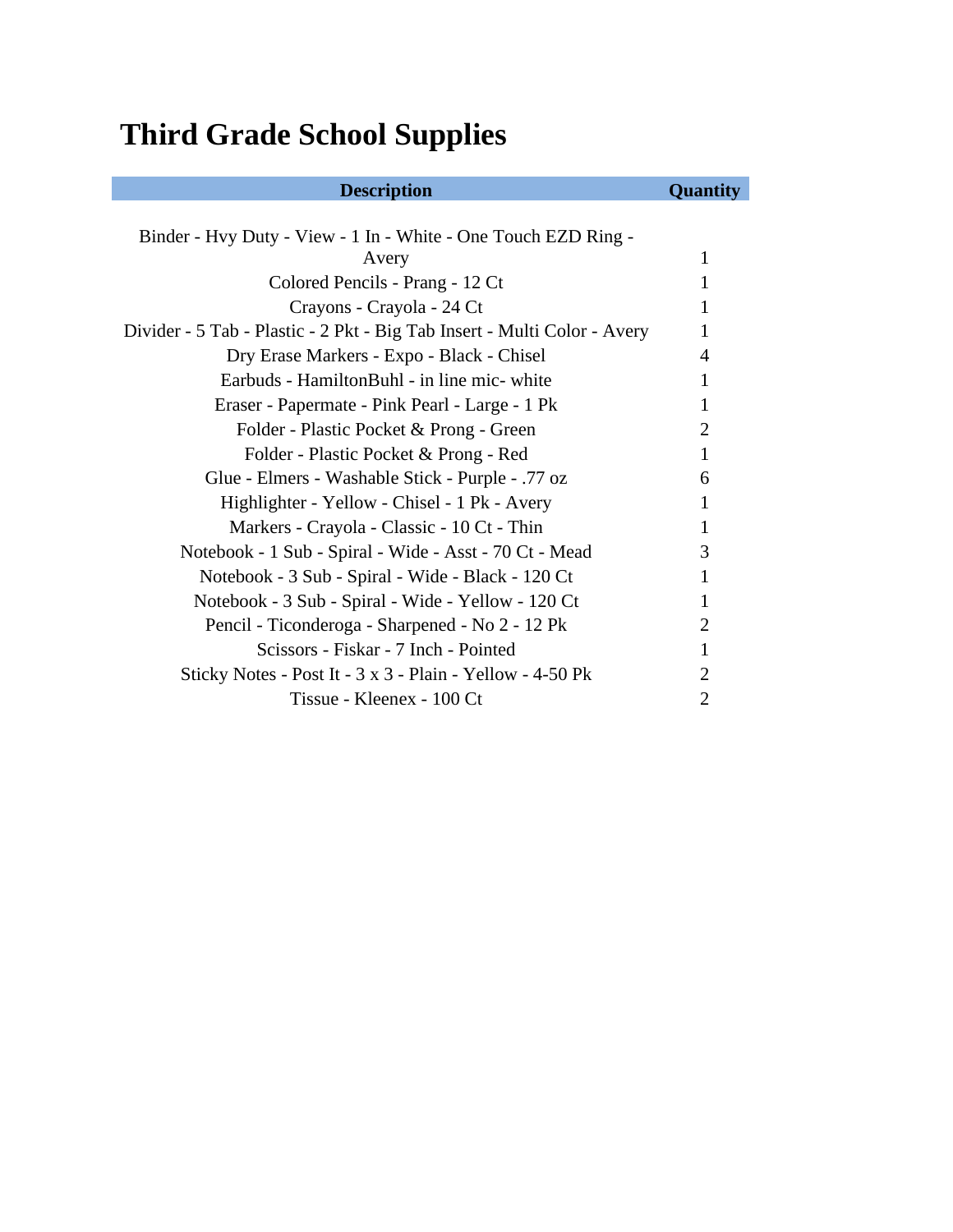## **Fourth Grade School Supplies**

| Colored Pencils - Prang - 12 Ct                          |                       |
|----------------------------------------------------------|-----------------------|
| Composition Book - Wide Ruled - Black Marble - 100 Ct    | 3                     |
| Dry Erase Markers - Expo - Black - Chisel                | 2                     |
| Earbuds - HamiltonBuhl - in line mic-white               |                       |
| Eraser - large pink                                      | 2                     |
| Folder - Plastic & Pocket - Red                          | $\mathcal{D}_{\cdot}$ |
| Glue - Elmers - Washable Stick - Purple - .77 oz         | 9                     |
| Highlighter - Yellow - Chisel - 1 Pk - Avery             | $\mathcal{D}_{\cdot}$ |
| Notebook - 1 Sub - Spiral - Wide - 100 Ct - Asst - Mead  |                       |
| Pencil - Ticonderoga - Sharpened - No 2 - 12 Pk          | 2                     |
| Pencil Pouch - Clear - 9 x 10.5 - 3 Ring                 |                       |
| Scissors - Fiskar - 7 Inch - Pointed                     |                       |
| Sticky Notes - Post It - 3 x 3 - Plain - Yellow - 100 Pk |                       |
| Tissue - Kleenex - 100 Ct                                | $\mathcal{D}_{\cdot}$ |
| Wipes - Disinfectant - Clorox - 35 Ct                    |                       |
| Folder-Black with 3 ring prongs and pockets              |                       |
| 12 count Crayola thin marker                             |                       |
| 8 count Crayola thick marker                             |                       |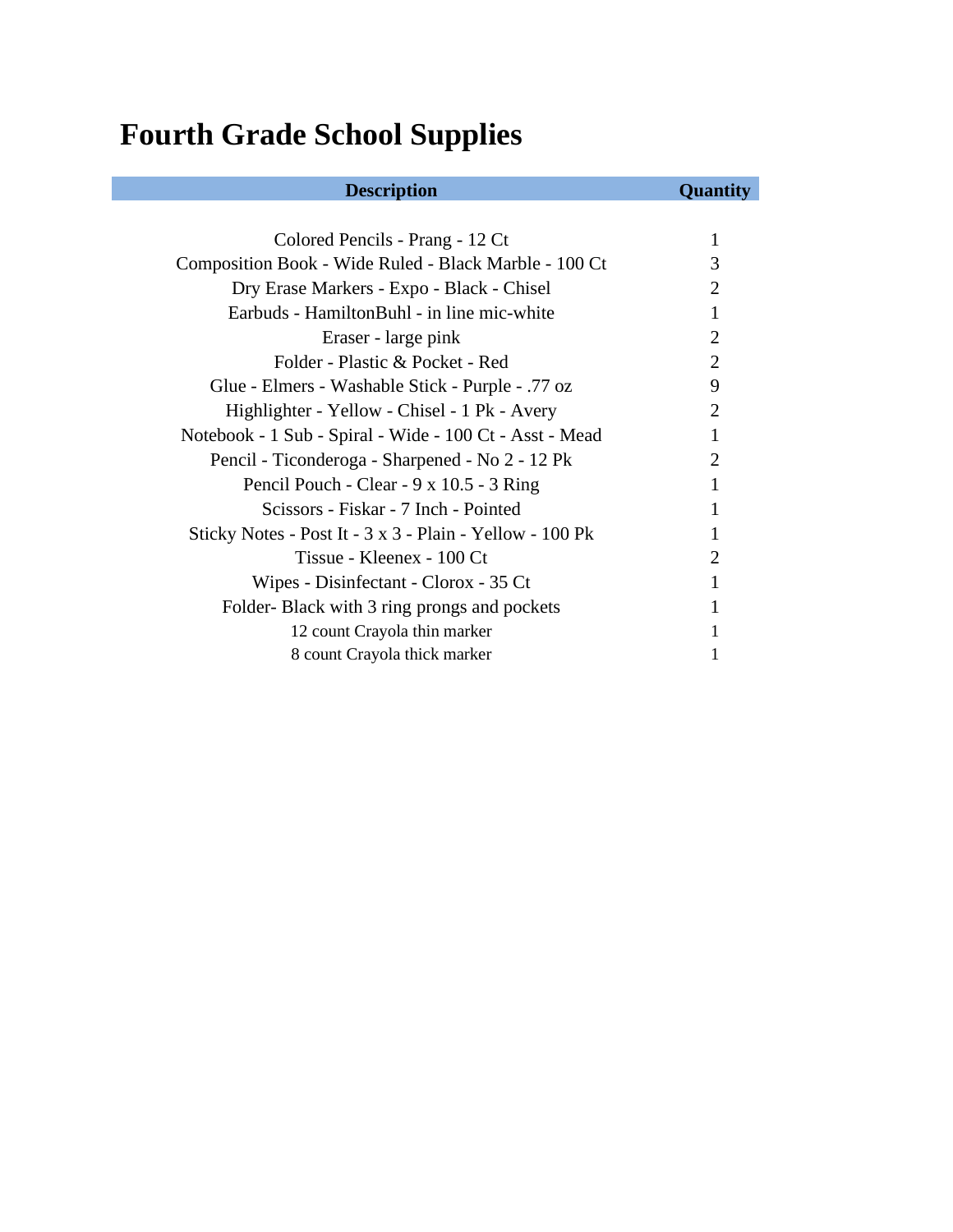## **Fifth Grade School Supplies**

| Colored Pencils - Prang - 12 Ct                          |                             |
|----------------------------------------------------------|-----------------------------|
| Composition Book - Wide Ruled - Black Marble - 100 Ct    |                             |
| Dry Erase Markers - Expo - Black - Fine                  | 2                           |
| Eraser - Caps - 12 Pkg                                   |                             |
| Folder - Plastic Pocket & Prong - Blue                   |                             |
| Folder - Plastic Pocket & Prong - Orange                 |                             |
| Folder-Plastic Pocket & Prong - Green                    |                             |
| Glue - Elmers - Washable Stick - Purple - .77 oz         |                             |
| Markers - Crayola - Classic - 10 Ct - Thin               |                             |
| Paper - Filler - Wide - 150 Ct                           |                             |
| Pencil - Ticonderoga - Sharpened - No 2 - 12 Pk          | $\mathcal{D}_{\cdot}$       |
| Pencil Pouch - Clear - 9 x 10.5 - 3 Ring                 |                             |
| Scissors - Fiskar - 7 Inch - Pointed                     |                             |
| Sticky Notes - Post It - 3 x 3 - Plain - Yellow - 100 Pk |                             |
| Tissue - Kleenex - 100 Ct                                | $\mathcal{D}_{\mathcal{L}}$ |
| Ear buds                                                 |                             |
| Pink eraser                                              | 2                           |
| Ruler                                                    |                             |